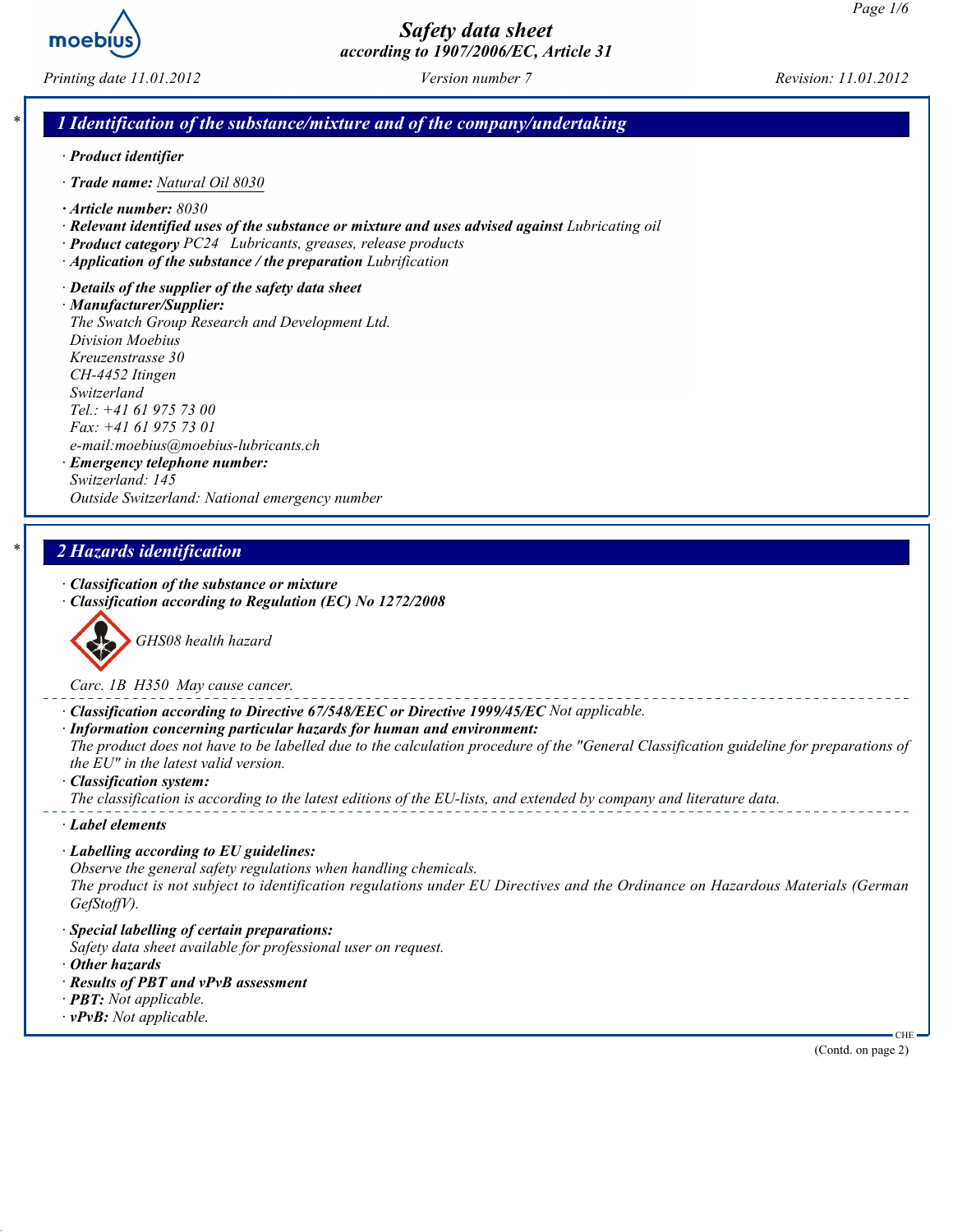Printing date 11.01.2012 Version number 7 Revision: 11.01.2012

Trade name: Natural Oil 8030

(Contd. of page 1)

# 3 Composition/information on ingredients

- · Chemical characterization: Mixtures
- · Description: Mixture of substances listed below with nonhazardous additions.

#### · Dangerous components:

CAS: 8012-95-1 EINECS: 232-384-2 Paraffin oils substance with a Community workplace exposure limit 25-50%

· Additional information: For the wording of the listed risk phrases refer to section 16.

### 4 First aid measures

- · Description of first aid measures
- · General information: No special measures required.
- · After inhalation: Supply fresh air; consult doctor in case of complaints.
- · After skin contact: Generally the product does not irritate the skin.
- · After eye contact: Rinse opened eye for several minutes under running water.
- · After swallowing: If symptoms persist consult doctor.
- · Information for doctor:
- · Most important symptoms and effects, both acute and delayed No further relevant information available.
- · Indication of any immediate medical attention and special treatment needed No further relevant information available.

### 5 Firefighting measures

- · Extinguishing media
- · Suitable extinguishing agents: Use fire extinguishing methods suitable to surrounding conditions.
- · Special hazards arising from the substance or mixture No further relevant information available.
- · Advice for firefighters
- · Protective equipment: No special measures required.

### **6 Accidental release measures**

- · Personal precautions, protective equipment and emergency procedures Not required.
- · Environmental precautions: No special measures required.
- · Methods and material for containment and cleaning up:
- Absorb with liquid-binding material (sand, diatomite, acid binders, universal binders, sawdust).
- · Reference to other sections
- No dangerous substances are released.
- See Section 7 for information on safe handling.
- See Section 8 for information on personal protection equipment.

See Section 13 for disposal information.

### 7 Handling and storage

#### · Handling:

- · Precautions for safe handling No special measures required.
- · Information about fire and explosion protection: No special measures required.
- · Conditions for safe storage, including any incompatibilities
- · Storage:
- $\cdot$  Requirements to be met by storerooms and receptacles: No special requirements.

(Contd. on page 3)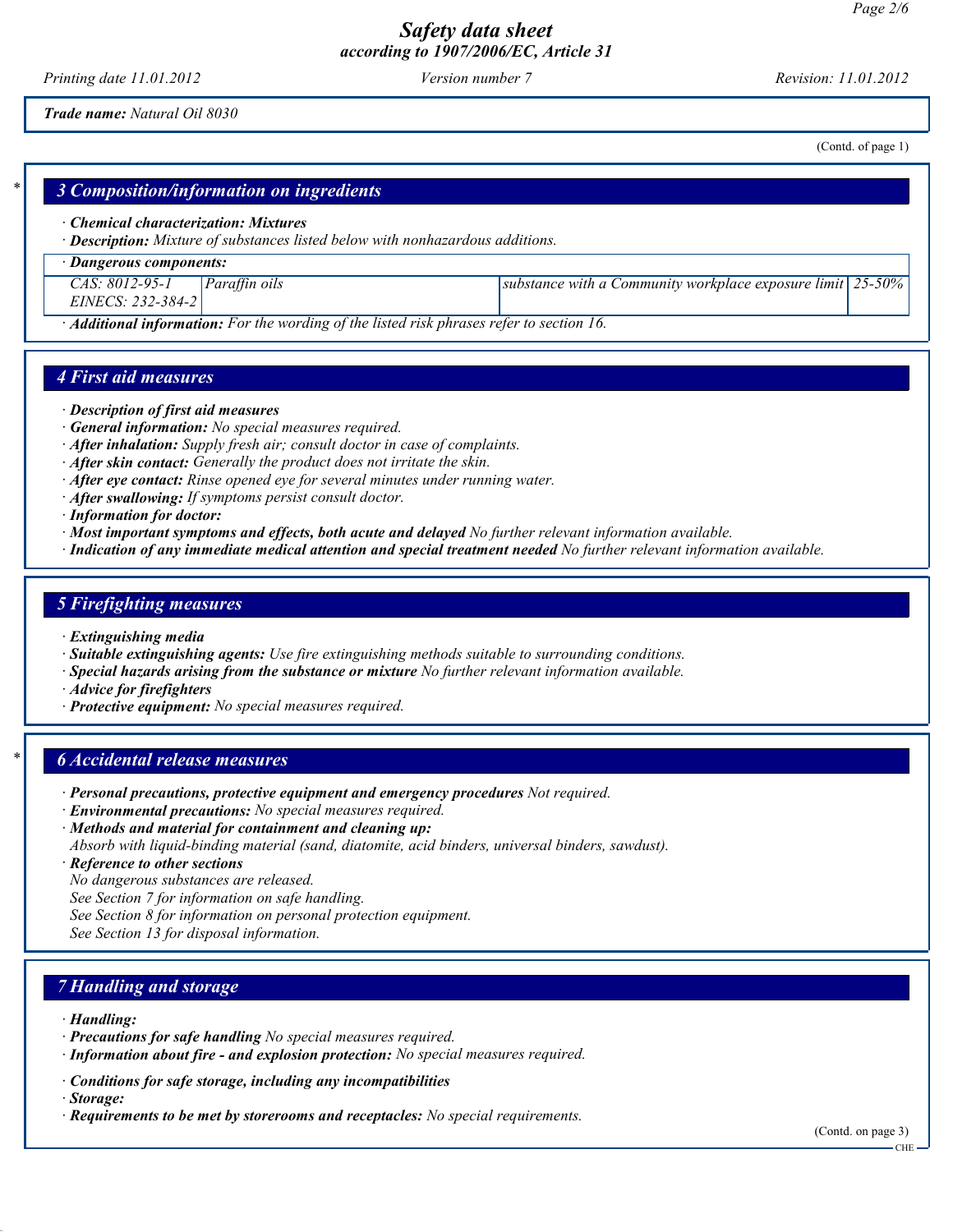Printing date 11.01.2012 Version number 7 Revision: 11.01.2012

Trade name: Natural Oil 8030

- · Information about storage in one common storage facility: Not required.
- · Further information about storage conditions: None.
- · Specific end use(s) No further relevant information available.

### 8 Exposure controls/personal protection

· Additional information about design of technical facilities: No further data; see item 7.

· Control parameters

· Ingredients with limit values that require monitoring at the workplace:

8012-95-1 Paraffin oils

MAK (Switzerland - german)  $\left|5 \right| e$  mg/m<sup>3</sup>

· Additional information: The lists valid during the making were used as basis.

· Exposure controls

- · Personal protective equipment:
- · General protective and hygienic measures: The usual precautionary measures are to be adhered to when handling chemicals.
- · Respiratory protection: Not required.
- · Protection of hands:

The glove material has to be impermeable and resistant to the product/ the substance/ the preparation.

Due to missing tests no recommendation to the glove material can be given for the product/ the preparation/ the chemical mixture. Selection of the glove material on consideration of the penetration times, rates of diffusion and the degradation

· Material of gloves

The selection of the suitable gloves does not only depend on the material, but also on further marks of quality and varies from manufacturer to manufacturer. As the product is a preparation of several substances, the resistance of the glove material can not be calculated in advance and has therefore to be checked prior to the application.

· Penetration time of glove material

- The exact break through time has to be found out by the manufacturer of the protective gloves and has to be observed.
- · Eye protection: Goggles recommended during refilling

## **9 Physical and chemical properties**

| · Information on basic physical and chemical properties<br><b>General Information</b>             |                            |                    |
|---------------------------------------------------------------------------------------------------|----------------------------|--------------------|
| Appearance:                                                                                       |                            |                    |
| Form:                                                                                             | Liquid                     |                    |
| Colour:                                                                                           | Yellow                     |                    |
| $\cdot$ Odour:                                                                                    | <i><b>Odourless</b></i>    |                    |
| <b>Odour threshold:</b>                                                                           | Not determined.            |                    |
| $\cdot$ pH-value:                                                                                 | Not determined.            |                    |
| Change in condition<br><b>Melting point/Melting range:</b><br><b>Boiling point/Boiling range:</b> | Undetermined.<br>$>$ 200°C |                    |
| · Flash point:                                                                                    | $>100^{\circ}C$            |                    |
| · Flammability (solid, gaseous):                                                                  | Not applicable.            |                    |
| · Ignition temperature:                                                                           |                            |                    |
| <b>Decomposition temperature:</b>                                                                 | Not determined.            |                    |
|                                                                                                   |                            | (Contd. on page 4) |
|                                                                                                   |                            | $-$ CHE            |

(Contd. of page 2)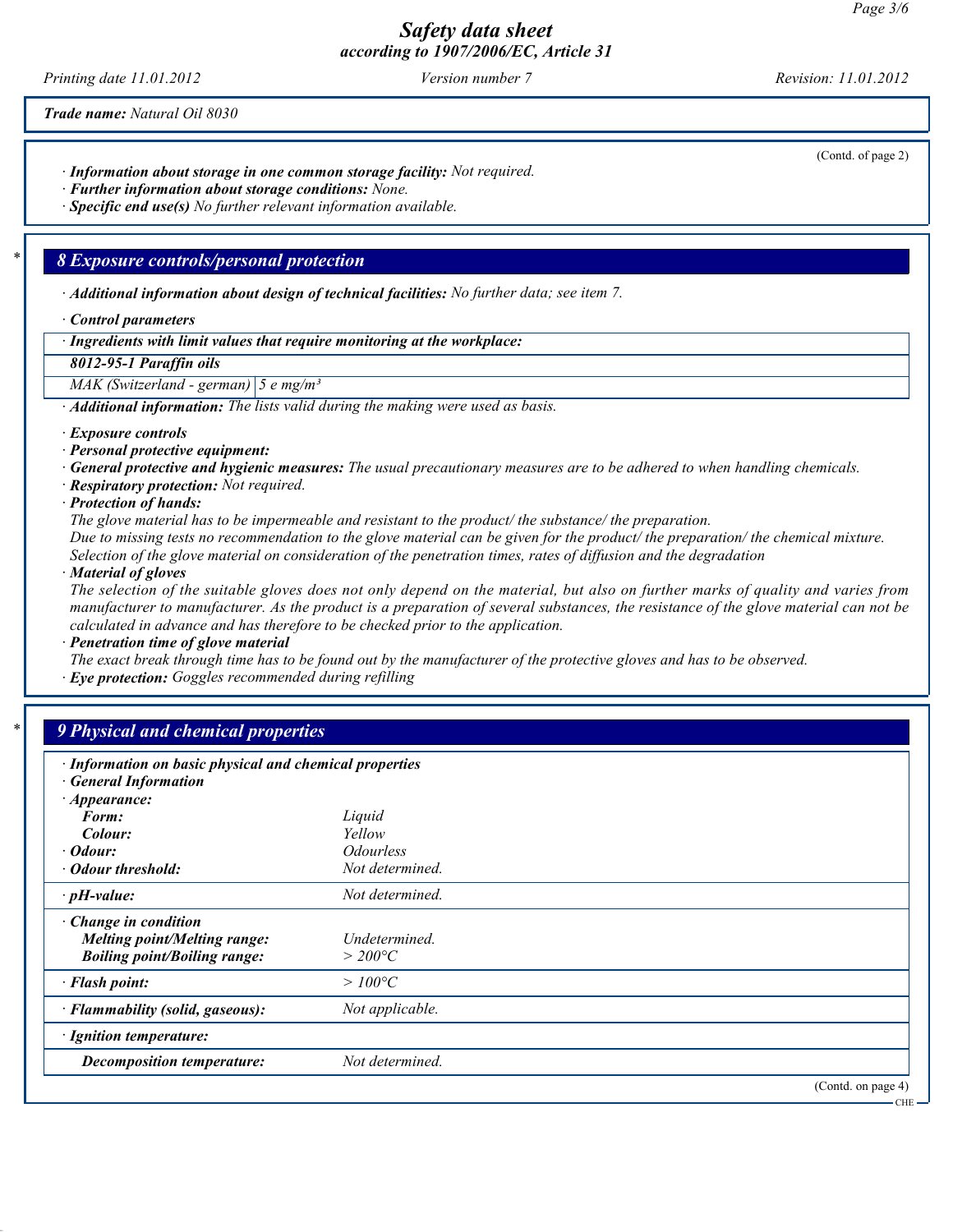Printing date 11.01.2012 Version number 7 Revision: 11.01.2012

### Trade name: Natural Oil 8030

|                                                            |                                               | (Contd. of page 3) |
|------------------------------------------------------------|-----------------------------------------------|--------------------|
| · Self-igniting:                                           | Product is not selfigniting.                  |                    |
| · Danger of explosion:                                     | Product does not present an explosion hazard. |                    |
| $\cdot$ Explosion limits:                                  |                                               |                    |
| Lower:                                                     | Not determined.                               |                    |
| <b>Upper:</b>                                              | Not determined.                               |                    |
| · Vapour pressure:                                         | Not determined.                               |                    |
| $\cdot$ Density:                                           | Not determined.                               |                    |
| $\cdot$ Relative density                                   | Not determined.                               |                    |
| <b>Vapour density</b>                                      | Not determined.                               |                    |
| · Evaporation rate                                         | Not determined.                               |                    |
| · Solubility in / Miscibility with                         |                                               |                    |
| water:                                                     | Not miscible or difficult to mix.             |                    |
| Segregation coefficient (n-octanol/water): Not determined. |                                               |                    |
| · <i>Viscosity</i> :                                       |                                               |                    |
| Dynamic:                                                   | Not determined.                               |                    |
| Kinematic at 20°C:                                         | $115 s$ (DIN 53211/4)                         |                    |
| · Solvent content:                                         |                                               |                    |
| <b>Organic solvents:</b>                                   | $0.0\%$                                       |                    |
| $VOC$ (EC)                                                 | $0.00\%$                                      |                    |
| Other information                                          | No further relevant information available.    |                    |

## 10 Stability and reactivity

- · Reactivity
- · Chemical stability
- · Thermal decomposition / conditions to be avoided: No decomposition if used according to specifications.
- · Possibility of hazardous reactions No dangerous reactions known.
- · Conditions to avoid No further relevant information available.
- · Incompatible materials: No further relevant information available.
- · Hazardous decomposition products: No dangerous decomposition products known.

### 11 Toxicological information

- · Information on toxicological effects
- · Acute toxicity:
- · Primary irritant effect:
- · on the skin: No irritant effect.
- · on the eye: No irritating effect.
- · Sensitization: No sensitizing effects known.
- · Additional toxicological information:

The product is not subject to classification according to the calculation method of the General EU Classification Guidelines for Preparations as issued in the latest version.

When used and handled according to specifications, the product does not have any harmful effects to our experience and the information provided to us.

**CHE**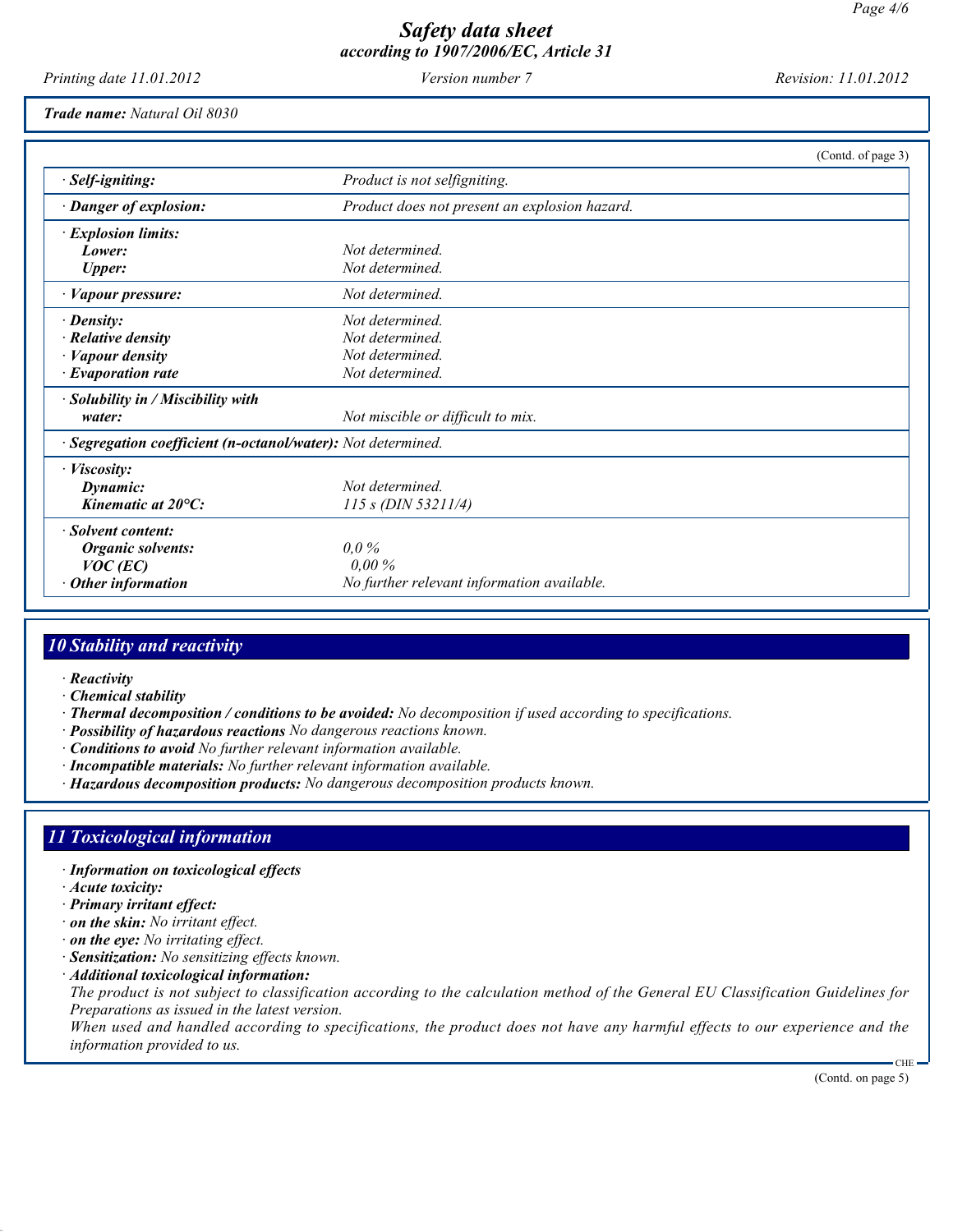Printing date 11.01.2012 Version number 7 Revision: 11.01.2012

(Contd. of page 4)

Trade name: Natural Oil 8030

12 Ecological information

- · Toxicity
- · Aquatic toxicity: No further relevant information available.
- · Persistence and degradability No further relevant information available.
- · Behaviour in environmental systems:
- · Bioaccumulative potential No further relevant information available.
- $\cdot$  **Mobility in soil** No further relevant information available.
- · Additional ecological information:
- · General notes: Generally not hazardous for water
- · Results of PBT and vPvB assessment
- · PBT: Not applicable.
- · vPvB: Not applicable.
- · Other adverse effects No further relevant information available.

### 13 Disposal considerations

· Waste treatment methods

- · Recommendation Smaller quantities can be disposed of with household waste.
- · Uncleaned packaging:
- · Recommendation: Disposal must be made according to official national regulations.

| $\cdot$ UN-Number                                            |                 |  |
|--------------------------------------------------------------|-----------------|--|
| ADR, ADN, IMDG, IATA                                         | Void            |  |
| $\cdot$ UN proper shipping name                              |                 |  |
| ADR, ADN, IMDG, IATA                                         | Void            |  |
| · Transport hazard class(es)                                 |                 |  |
| ADR, ADN, IMDG, IATA                                         |                 |  |
| $\cdot$ Class                                                | Void            |  |
| · Packing group                                              |                 |  |
| ADR, IMDG, IATA                                              | Void            |  |
| · Environmental hazards:                                     |                 |  |
| $\cdot$ Marine pollutant:                                    | No              |  |
| · Special precautions for user                               | Not applicable. |  |
| · Transport in bulk according to Annex II of MARPOL73/78 and |                 |  |
| the IBC Code                                                 | Not applicable. |  |

 CHE (Contd. on page 6)